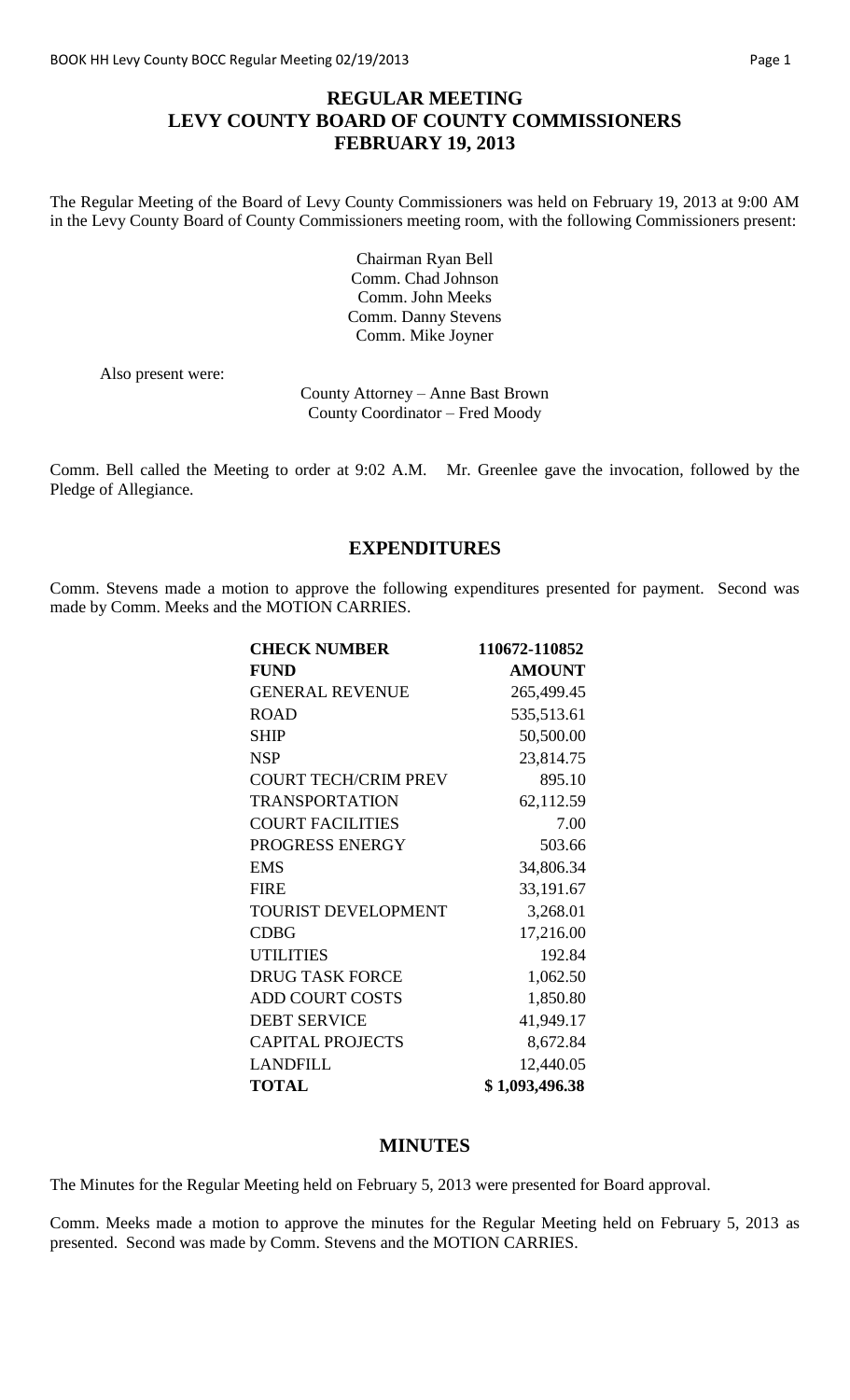## **PUBLIC HEARING**

# **DEVELOPMENT DEPARTMENT**

#### Rob Corbitt, Director

Consider approval of Hardship Variance No. 1-13; Cynthia Alford.

Atty. Brown asked if the Commissioners had any ex-parte communication with the petitioner.

Comm. Meeks<sup>1</sup> and Comm. Bell<sup>2</sup> stated they had ex-parte communication either by mail correspondence or by speaking with the petitioner.

Atty. Brown administered swearing-in of anyone wishing to speak regarding Hardship Variance No. 1-13.

Mr. Corbitt presented and requested Board approval of Hardship Variance No. 1-13; Cynthia Alford.

Comm. Bell asked if there was anyone in the audience wishing to speak for or against the Hardship Variance as presented. There was none.

Comm. Joyner made a motion to approve Hardship Variance No. 1-13; Cynthia Alford as presented. Second was made by Comm. Meeks and the MOTION CARRIES.

### **SUPERVISOR OF ELECTIONS**

#### Tammy Jones

Request approval of matching funds for the Federal Election Activities Grant.

Mrs. Jones requested Board approval of matching funds for the Federal Election Activities Grant. The match amount is 15% of \$6,542 which would be \$981.42. Mrs. Jones explained the funds are to be used for voter education and sample ballots.

Comm. Meeks made a motion to approve matching funds in the amount of \$981.42 for the Federal Election Activities Grant as requested. Second was made by Comm. Comm. Joyner and the MOTION CARRIES.

## **ANOTHER WAY, INC.**

Donna L. Fagan, Executive Director

Present to the Board two grants Another Way has applied for and obtain signatures required by the grantor which will provide certification of local government approval.

Ms. Fagan presented two grants Another Way has applied for and requested signatures required by the grantor which will provide certification of local government approval. Ms. Fagan stated Another Way will receive \$104,000 for each facility where they are located, which includes Levy County.

Comm. Stevens made a motion to approve signatures as requested of local government approval as requested. Second was made by Comm. Johnson and the MOTION CARRIES.

### **911 ADDRESSING**

Mike West, 911 Coordinator, Levy County Sheriff's Office Request Chair's signature on the Intrado, Inc. software license agreement.

Mr. West requested Board approval for the Chairman to sign the Intrado, Inc. software license agreement.

Comm. Stevens made a motion to approve the Chair's signature on the Intrado, Inc. software license agreement as requested. Second was made by Comm. Meeks and the MOTION CARRIES.

 $\overline{a}$ 

<sup>&</sup>lt;sup>1</sup> Comm. Meeks ex-parte communication

<sup>2</sup> Comm. Bell ex-parte communication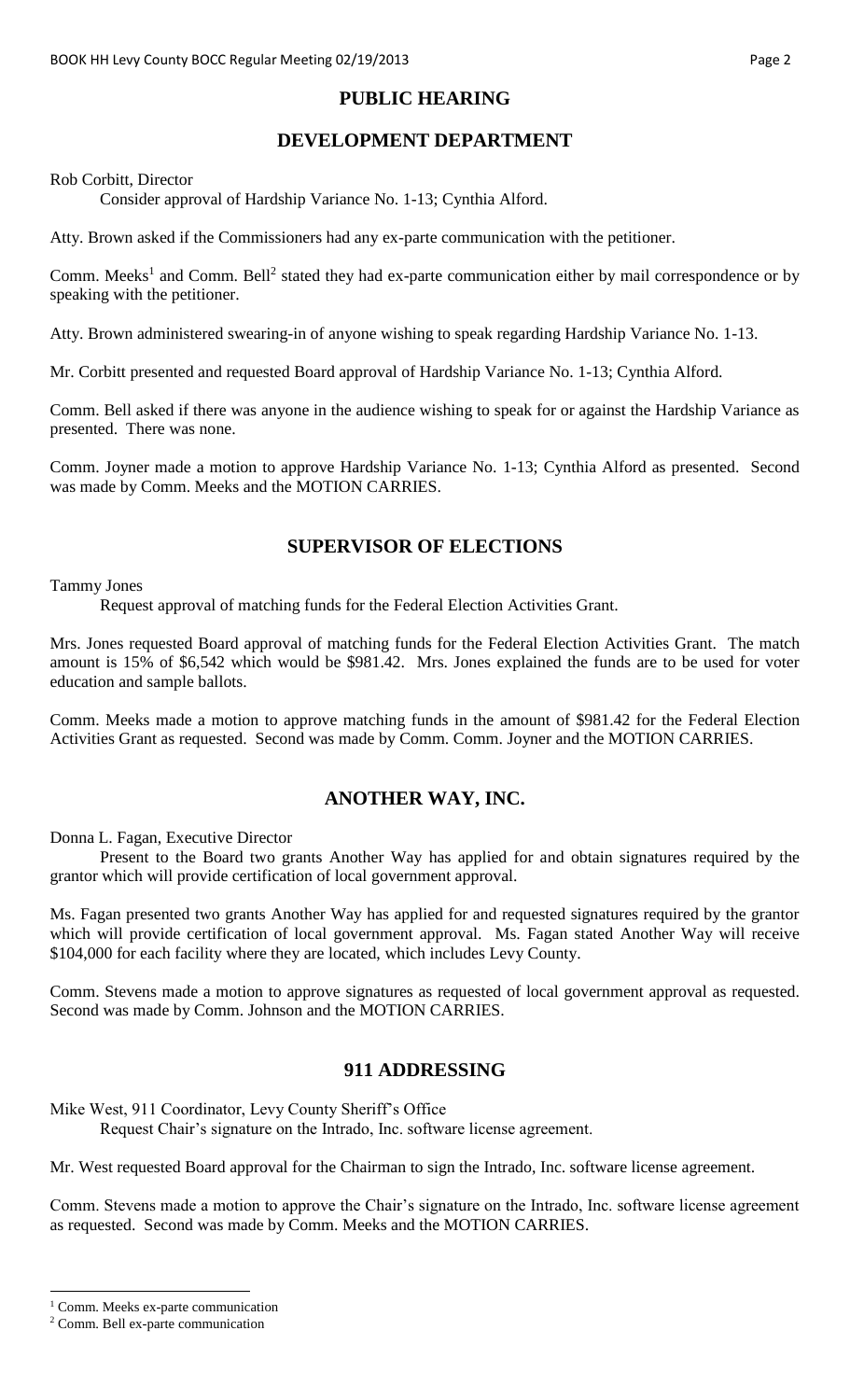# **JORDAN & ASSOCIATES – CDBG**

Jeffrey Winter, Project Manager

Request approval of Modification Number Two to the CDBG Grant Agreement.

Mr. Winter requested Board approval of Modification Number Two to the CDBG Grant Agreement. Mr. Winter explained the request for the Modification is to ensure adequate time to complete additional homes.

Comm. Stevens made a motion to approve Modification Number Two to the CDBG Grant Agreement as requested. Second was made by Comm. Joyner and the MOTION CARRIES.

### **NATURE COAST BUSINESS DEVELOPMENT COUNCIL**

David Pieklik, Executive Director

Request three appointments to the Enterprise Zone Development Agency.

- 1. Karen Smith; Realtor, Bronson Chamber of Commerce.
- 2. Jack Schofield; Realtor, Inglis-Withlacoochee Area Chamber of Commerce.
- 3. Bill Hammond; City of Chiefland Building and Zoning Director.

Mr. Pieklik requested Board approval of three appointments to the Enterprise Zone Development Agency as listed above.

Comm. Meeks made a motion to approve the appointments as listed above to the EZDA. Second was made by Comm. Stevens and the MOTION CARRIES.

### **PLANNING**

Terry Hansen, Florida Department of Environmental Protection

Presentation: Basin Management Action Plans (BMAPs) for the Suwannee River Basin and Rainbow Springs.

Mr. Hansen provided packets of information to the Board regarding Basin Management Action Plans for the Suwannee River Basin and Rainbow Springs. He then spoke to the Board explaining how Levy County is in a unique position of having the Suwannee River Basin Management Action Plan and the soon upcoming Rainbow River Basin Management Action Plan. Mr. Hansen stated the Suwannee River is impaired for nutrients as well as Rainbow Springs, which means repeated sampling has shown the water body is not meeting the water quality standards for its intended use. The result of this are the algal masses which can be seen at Fanning Springs, Manatee Springs and other areas along the Suwannee River and other rivers in the State. He stated the quality of the water in the rivers can be improved through working with the BMAP's as described in his presentation.

### **TOURIST DEVELOPMENT**

Carol McQueen, Director

Jack Wert, Executive Director for Naples, Marco Island Everglades Convention and Visitors Bureau Presentation: Levy County Tourism and its economic benefit.

Mrs. McQueen introduced Mr. Wert who spoke to the Board about attracting tourism to Levy County.

### **PUBLIC COMMENT**

Sheriff McCallum spoke to the Board regarding the implementation of the inmate work release program by the Jail.

Dorlinda Gilham spoke to the Board requesting assistance with reducing a Judgment against her homestead as a result of a criminal charge.

Comm. Stevens advised Ms. Gilliam to speak with Mr. Moody in the Board office as this was not an issue the Board could make a decision on without additional information.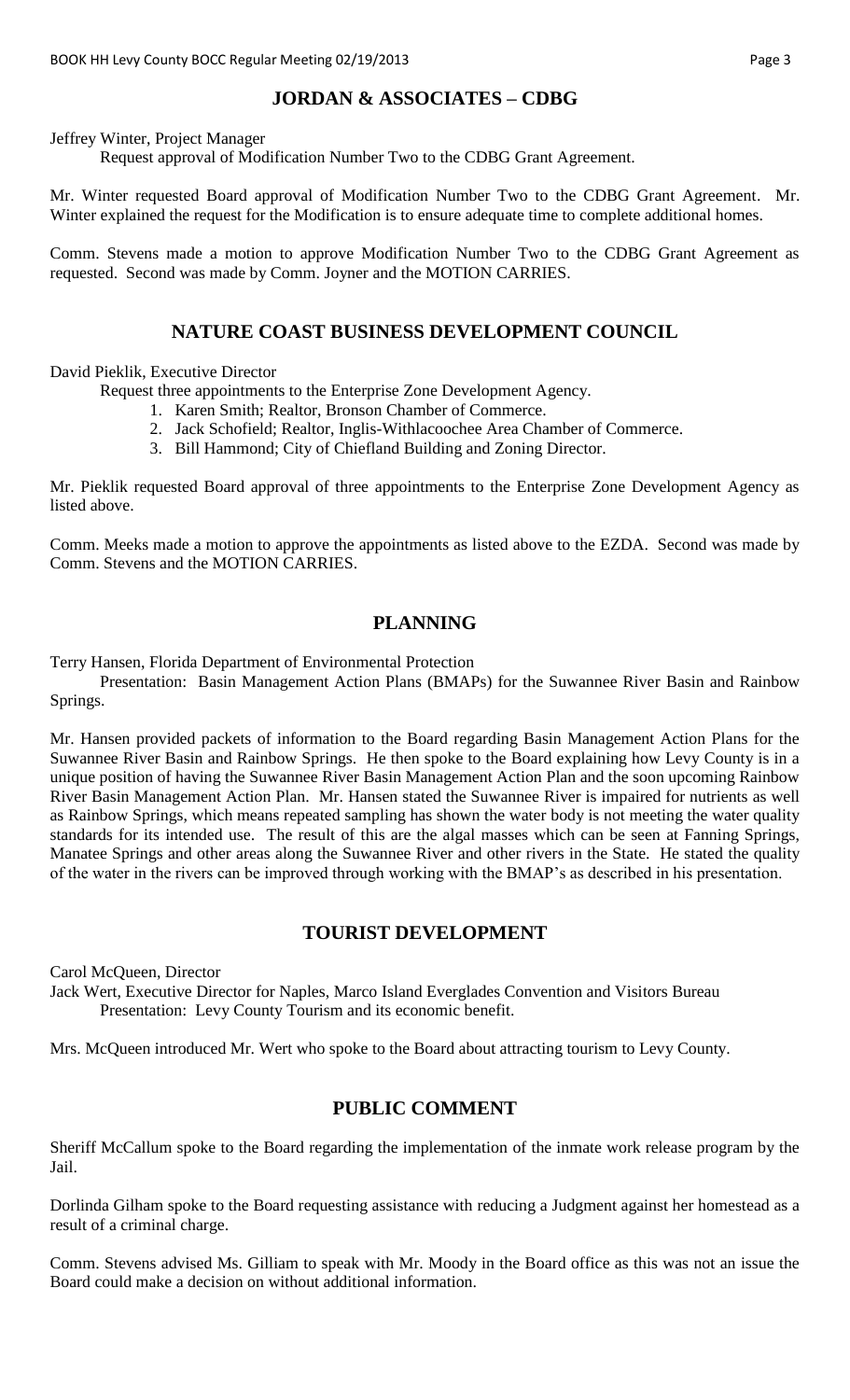## **DEPARTMENT REPORTS**

# **COUNTY ATTORNEY**

#### Anne Bast Brown

Conduct workshop to discuss and provide direction on ordinance amending hours of sale, consumption and service of alcoholic beverages.

Atty. Brown presented to the Board a draft Ordinance regarding extending the hours of sale, consumption and service of alcoholic beverages in the county from midnight to 2:00 A.M. as well as a listing of the current provisions from the Florida Statutes and local government entities within and around Levy County regulating hours for alcohol sales, consumption and service. Atty. Brown requested the Board discuss the information provided to them and provide direction on whether to pursue changes to the current County ordinance and, if so, to set a public hearing to consider such changes.

After discussion, Comm. Johnson made a motion to set a date for a Workshop to discuss this item further. Second was made by Comm. Joyner and the MOTION CARRIES. Comm. Stevens votes NO.

The Workshop date was set for March 5<sup>th</sup> at 1:00 P.M.

## **COUNTY COORDINATOR**

Fred Moody

Discussion and direction on appointments to the local RESTORE Act Advisory Committee.

Mr. Moody requested direction regarding the appointments to the local RESTORE Act Advisory Committee. As required by Resolution 2013-08, the requirements for committee members are as follows:

Levy County School Board member, or its administration, to be recommended by the School Board Higher Education Institution (college or university) Aquaculture Industry Workforce Development/job creation industry Experience in Economic Development efforts Tourism industry At-large citizen member (must possess an interest in one of the areas of allowed uses for RESTORE Act funds.

Each member of the Committee shall be allowed to appoint an alternate designee in the event the member must be absent from any meeting. Designees are subject to the same membership criteria as the appointing member.

The commissioners agreed to require any wishing to be considered for appointment to this committee submit their names to the Board office by Tuesday, February 26<sup>th</sup>. The committee members will be chosen at the March  $5<sup>th</sup>$  meeting.

## **PUBLIC SAFETY**

David Knowles, Director

A. Request approval to advertise a "Request for Proposal" for a Medical Director to serve Levy County.

Mr. Knowles requested Board approval to advertise a "Request for Proposal" for a Medical Director to serve Levy County.

Comm. Johnson made a motion to approve advertising for a "Request for Proposal" for a Medical Director as requested. Second was made by Comm. Meeks and the MOTION CARRIES.

B. Request approval to advertise a "Request for Proposals" for Emergency Medical Services (EMS) billing and collections services.

Mr. Knowles requested Board approval to advertise for "Request for Proposals" for Emergency Medical Services billing and collection services.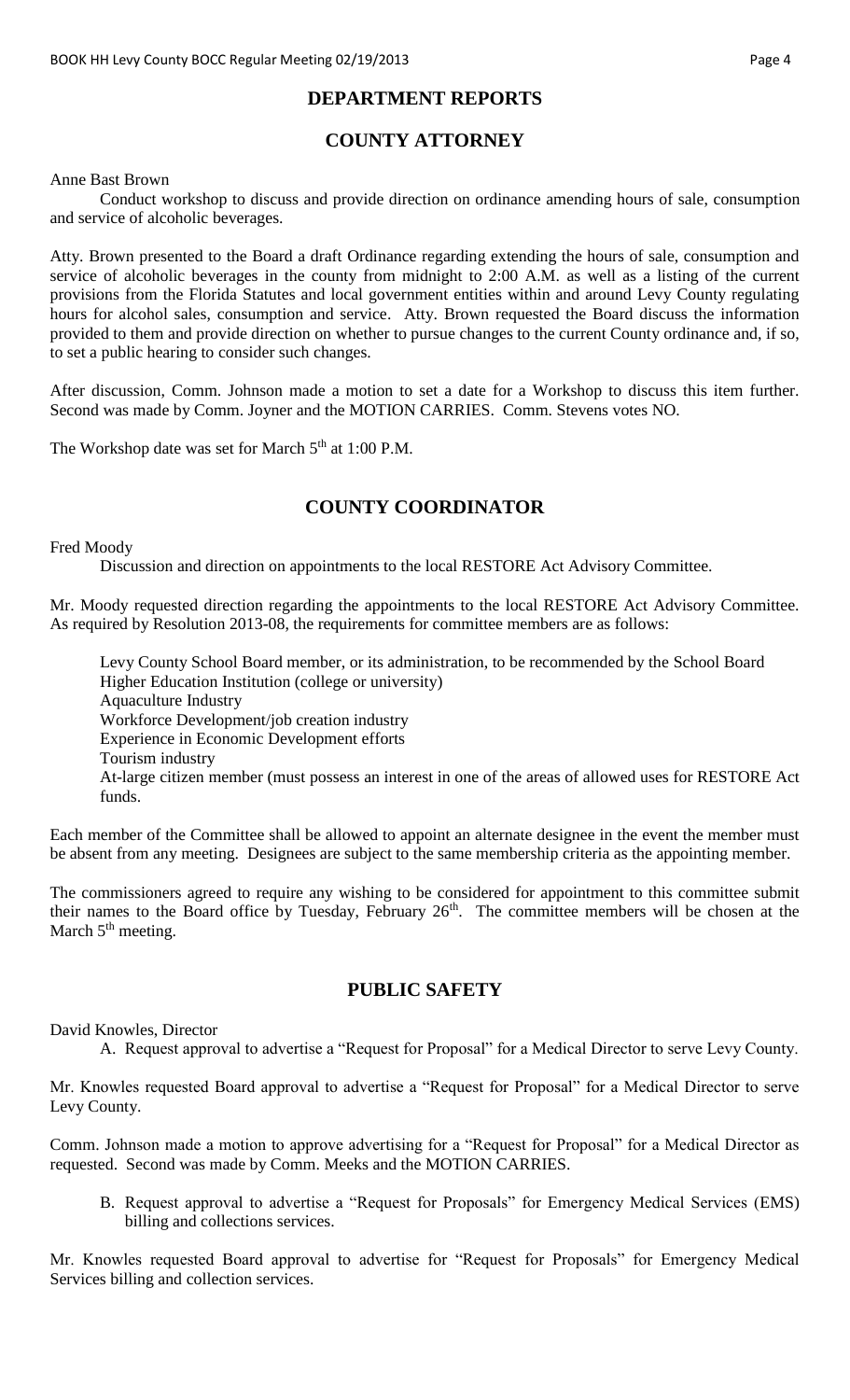Comm. Meeks made a motion to approve advertising for "Request for Proposals" for Emergency Medical Services billing and collection services as requested.

C. Request approval to purchase two (2) stair-chairs.

Mr. Knowles requested Board approval to purchase two (2) stair-chairs to replace two in use which are outdated and need to be replaced to prevent injury. Mr. Knowles explained Stryker is the sole provider of this model of standardized equipment currently used by the department. The price for the two chairs is \$5,212.80.

Comm. Stevens made a motion to approve the purchase of two (2) stair-chairs from Stryker as requested. Second was made by Comm. Joyner and the MOTION CARRIES.

Mr. Knowles had three items of information to report to the Board. They are listed below:

The Town of Yankeetown had a meeting last night for the final adoption reading regarding the Fire Assessment within the Town.

The Department of Public has recently received their re-chassied/re-furbished ambulance which was on display at a trade show. It is on display in the parking lot for anyone who would like to see it.

The College of Central Florida met with them last Thursday at the new Public Safety Facility and expressed an interest in utilizing the facility for a paramedic training program.

## **CORRESPONDENCE**

#### Karen Blackburn

Presenting a request from North Florida Economic Development Partnership, requesting Chair's signature on two letters; re-designation of Levy County as a Rural Area of Critical Economic Concern and a letter of support for the North Florida Economic Development Partnership's Rural Development Grant.

Mrs. Blackburn presented a request from Jeff Hendry and the North Florida Economic Development Partnership for the Chair's signature on two letters; re-designation of Levy County as a Rural Area of Critical Economic Concern and a letter of support for the North Florida Economic Development Partnership's Rural Development Grant.

Comm. Stevens made a motion to authorize Chairman Bell to sign the two letters as requested. Second was made by Comm. Johnson and the MOTION CARRIES.

## **ROAD DEPARTMENT**

Bruce Greenlee, Administrative Road Superintendent

Presenting a request from homeowner to pave NE 132 Terrace, NE 95 Street and NE 137 Court a/k/a LCR 1052.

Mr. Greenlee presented a request for Board approval to pave NE 132 Terrace, NE 95 Street and NE 137 Court a/k/a LCR 1052. Mr. Greenlee recommended denial of this request as it does not meet requirements to be placed on the paving list.

Comm. Stevens made a motion to deny the request to pave NE 132 Terrace, NE 95 Street and NE 137 Court a/k/a LCR 1052 as presented. Second was made by Comm. Meeks and the MOTION CARRIES.

Mr. Greenlee stated the following Road Department employees deserved recognition for their recent work on the Watson Bridge going to the county's rock mine: James Horne, Randy Smith, Charlie Townsend, Alan Cannon, David Fisher and Harry Couey.

### **NON AGENDA ITEM**

Mr. Greenlee requested Board approval to present a non-agenda item.

Comm. Stevens made a motion to hear a non-agenda item. Second was made by Comm. Joyner and the MOTION CARRIES. Comm. Johnson votes NO.